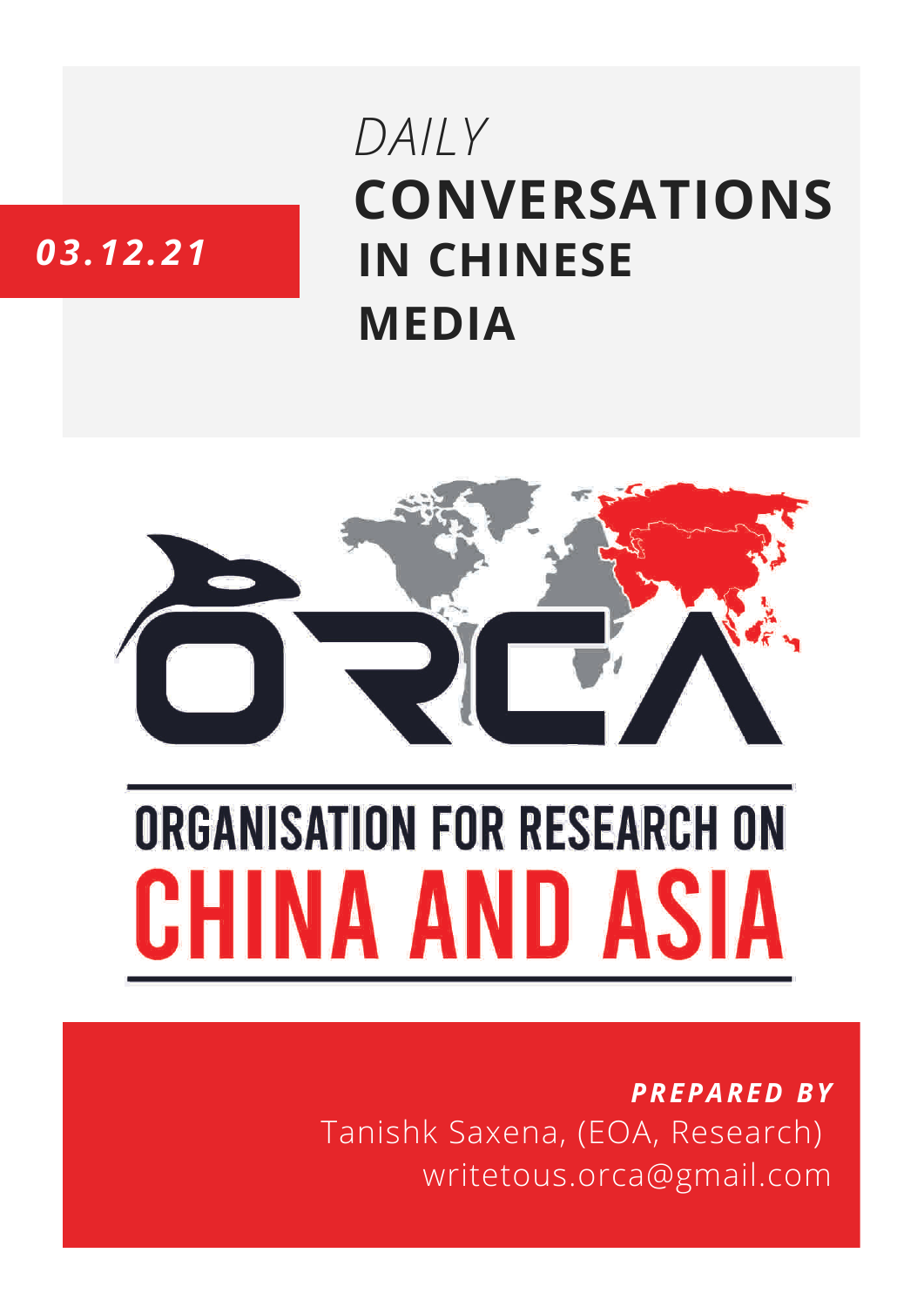#### **I. Social Media Chatter in China**

- **Weibo to ban user accounts that contain bad words:** This announcement has gone viral on Weibo which has set a [deadline](https://www.whatsonweibo.com/no-more-sissyguy-or-douchebag1990-weibo-bans-usernames-containing-bad-words/) till 8 December to clear their usernames. All accounts that contain slang or vulgar words as usernames will be banned or temporarily suspended thereafter. The new Weibo regulations are part of the 2021 'Qinglang' campaign to clean up the internet and eliminate harmful content.
- **The new list of celebrities to be banned:** CAPA's live streaming branch issued [another](https://www.whatsonweibo.com/capa-controversy-continued-li-xuezheng-wont-be-silenced/) list of names of celebrities with a 'bad record'; this list included the names of Chinese celebrities that do not fall under the category of live streamers but are barred from entering the industry based on their track records.
- **Ceremony held for a martyred soldier:** Some military observer accounts on Weibo have uploaded a video of a ceremony being held for a martyred soldier in Taojiang County in Hunan. The soldier's name was Wen Tao(温涛) and the information available on the Chinese internet is that he was martyred on 15th November 2020 while carrying out a special task on the border frontline. On his tombstone (shown in the video), the same sentence was written. There is no information available about his area of post or deployment. On Social Media, Weibo users have written that he was in the "Sirius Commando Unit/Sky Wolf Commando Unit (天狼突击队)", which is an anti-terror squad belonging to the Western theatre and that he died while on a secret mission which cannot be made public knowledge.

#### **II. News in China**

- China's company Sino Soar Hybrid Technology has [suspended](https://www.ndtv.com/world-news/security-concern-from-third-party-china-suspends-projects-in-sri-lanka-2636076) a project to install hybrid energy plants in three islands of Sri Lanka over security concerns.
- Shanghai Pudong New District People's Court made a criminal judgment against the defendants Feng, Zhao, Bao, and Dong for [accepting](https://www.thepaper.cn/newsDetail_forward_15674888) bribes from non-state workers. The judgment stated that as 4 senior executives of Dalian Wanda Group were prosecuted, this case also involves the corruption case of Zhu Zhanbei, former vice president of Dalian Wanda Group in December 2020.
- WTA announced an [immediate](https://www.cnn.com/2021/12/01/tennis/wta-suspend-tournaments-china-peng-shuai-spt-intl/index.html) [suspension](https://edition.cnn.com/2021/12/03/china/peng-shuai-wta-china-state-media-intl-hnk/index.html) of all [tournaments](https://www.cnn.com/2021/12/01/tennis/wta-suspend-tournaments-china-peng-shuai-spt-intl/index.html) in China, including in Hong Kong. This is seen in connection with Peng's sexual assault allegations.
- Chinese FM Wang Yi recently visited Ethiopia and expressed strong willingness to strengthen bilateral ties. During his visit, he met the Ethiopian Deputy Prime Minister and Foreign Minister. He further pledged his support to the government as he stated that Ethiopia is capable of handling the Tigray conflict.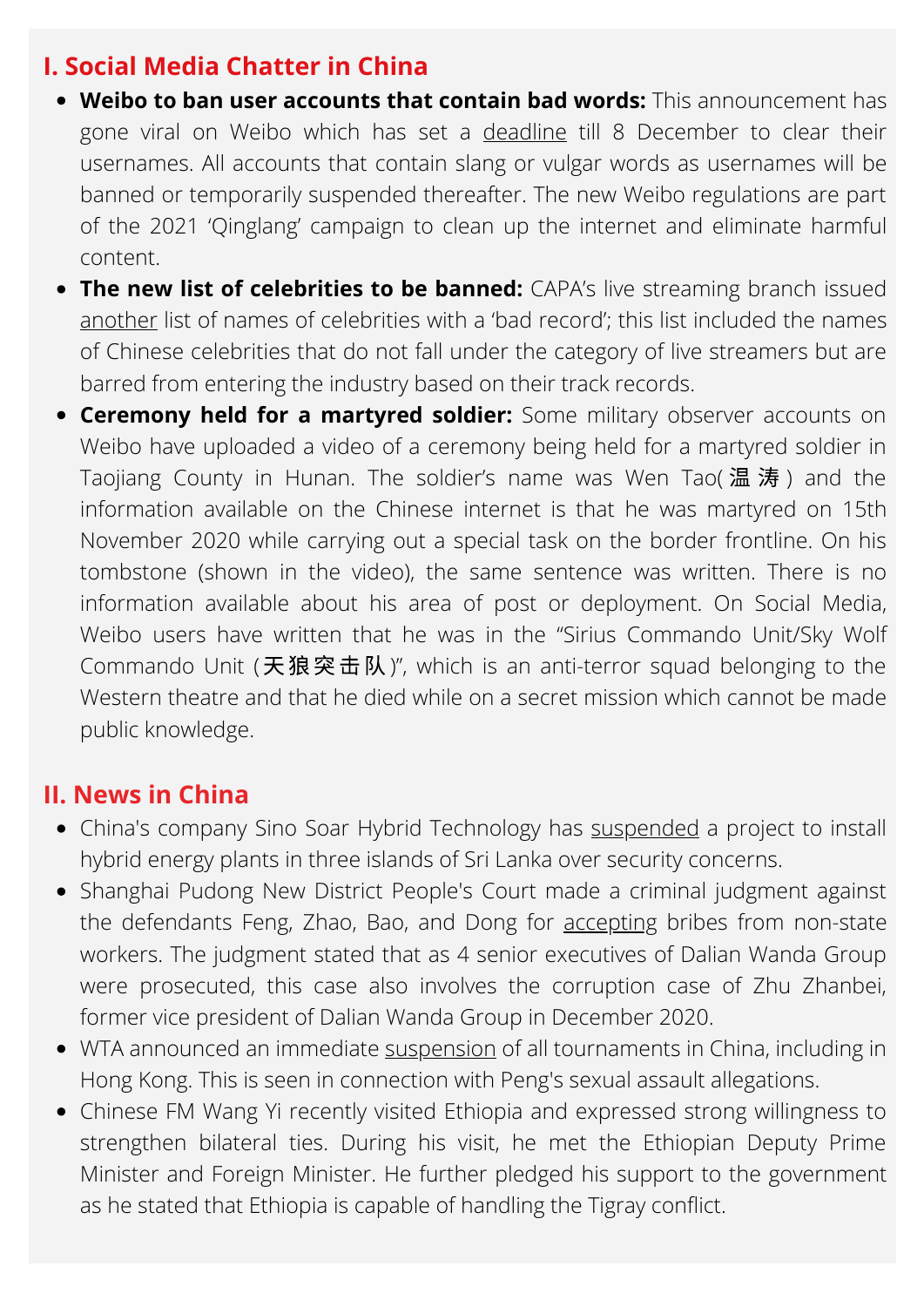- Non-mainstream HK media has reported that the name of bank Vice President Zhou Xuedong has disappeared from the "Leadership" column of the China Development Bank's (CDB) official website. State media reports suggest that Zhou Xuedong's most recent appearance was on November 13th when he attended the CDB meeting to learn the spirit of the Sixth Plenary Session of the 19th Central Committee of the CPC. Zhou Xuedong was the leader of the takeover group on behalf of the Chinese government that took over Baoshang Bank in 2019.
- Major projects of the National Social Science Fund of China were [released](http://www.gzpopss.gov.cn/tzgg/20211126184800589.html) which include more than 300 social science projects funded by the Chinese government. The names of the projects can provide insight into the types of projects or research the Chinese government encourages.

#### **III. India Watch**

- The three Sri Lankan islands are located close to Tamil Nadu; this project could be another furtherance of Chinese presence in the Indian Ocean that can increase potential risk of surveillance.
- The recent visit of Chinese FM to Ethiopia came against famine-like conditions in the country and reports have suggested that there is a severe need for assistance. Hence, China will find leeway to further push its infrastructure projects without directly modeling internal politics. The conflict in the region has killed thousands of people and forced millions away from their places. Tigray People's Liberation Front (TPLF) forces have battled Prime Minister Abiy Ahmed's government forces for a year with the intention to topple the government; infrastructure aid at this juncture would be greatly welcomed.
- Baoshan Bank was one of the most important asset holding banks of Xiao Jianhua (Chinese-Canadian businessman and billionaire known for managing assets for descendants of prominent Chinese leaders especially Jiang Zemin and Zeng Qinghong; he was abducted in China in 2017). Non-mainstream HK media is seeing some kind of connection here, but not very clearly. Baoshan Bank was a Bank in Inner Mongolia; Xiao Jianhua's wife is also from Inner Mongolia and it is known that Xiao Jianhua holds his assets mostly through his relatives and wife. The deputy leader of the Baoshan Bank takeover group was Li Guorong, the former deputy director of the Sichuan Supervision Bureau of the China Banking and Insurance Regulatory Commission. Li Guorong was also dismissed in July this year; the reason given was that he used his risk disposal power to make money. It must also be noted that in the eighth round of inspection by the 19th Central committee focusing on 25 financial institutions (report dated 27.9.21), among the 25 financial institutions, CDB was also included.